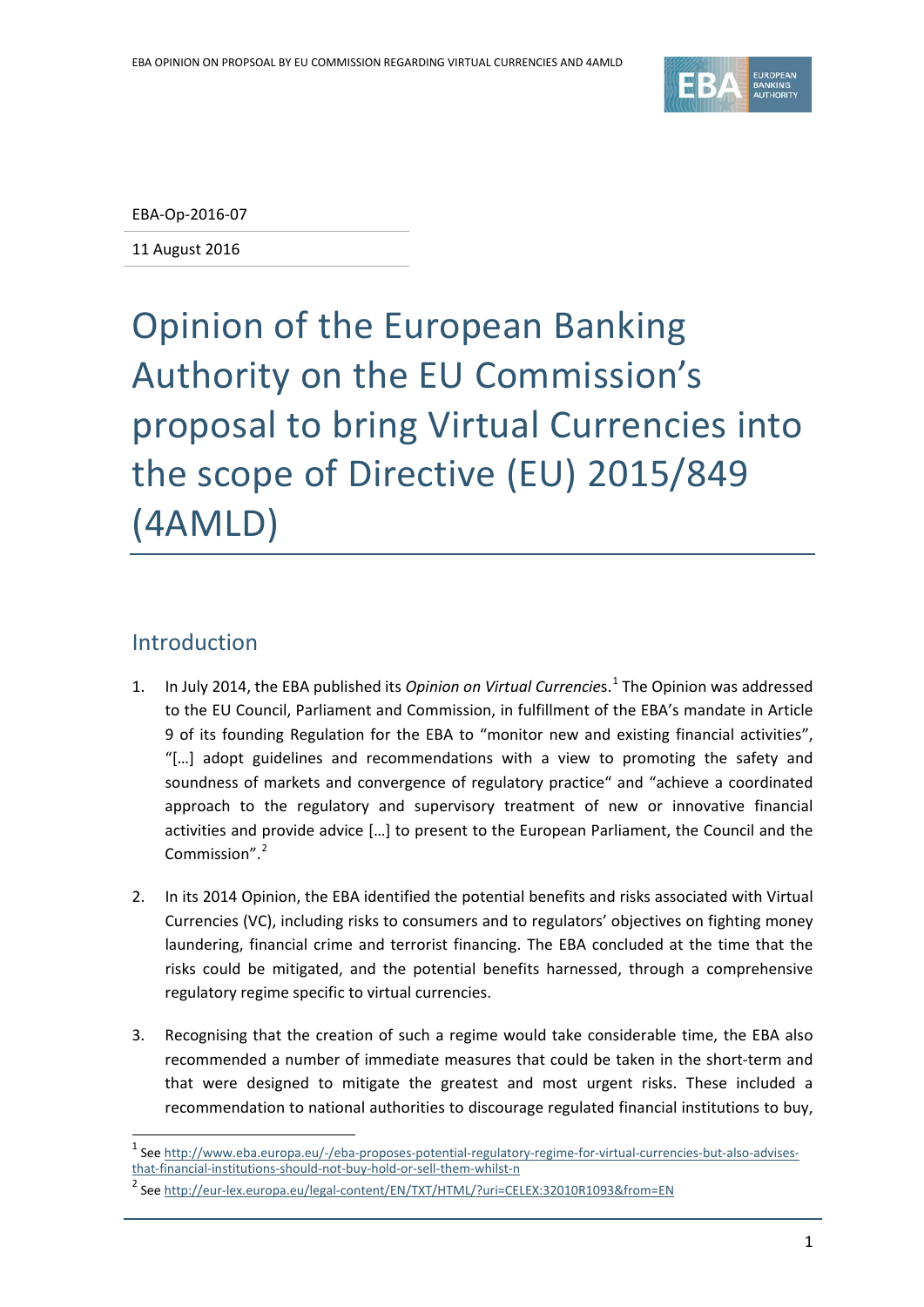

hold or sell virtual currencies, thus creating a wall between the regulated financial services sector and the VC sector. Importantly, they also included a recommendation to EU legislators to bring market participants at the direct interface between conventional 'fiat' currencies and virtual currencies, such as virtual currency exchanges, within the scope of the EU antimoney laundering and countering the financing of terrorism (AML/CFT) Directive, which was being amended at the time.

- 4. Following the completion of the negotiations concerning the new directive in the following year, the directive (by then issued as Directive (EU) 2015/849, or '4AMLD', and hereafter referred to as "the Directive") did eventually not include a reference to virtual currency exchanges.
- 5. However, prompted by the terrorist attacks in France in 2015, the Commission published an Action Plan to strengthen the fight against the financing of terrorism on 2 February 2016.<sup>[3](#page-1-0)</sup> As part of this, the Commission proposed to re-open particular aspects of the Directive, in order to address vulnerabilities in Europe's fight against terrorist finance, including in relation to the anonymity associated with the purchase and use of virtual currencies.
- 6. The Commission subsequently published, on 5 July 2016, its proposals for amendments to the Directive. These included proposals to bring custodian wallet providers (CWPs) and virtual currency exchange platforms (VCEPs) within the scope of the Directive as obliged entities. As a result, if adopted, these amendments would require VCEPs and CWPs to have in place policies and procedures to detect, prevent and report money laundering and terrorist financing.<sup>[4](#page-1-1)</sup> In addition, the Commission proposes to subject these entities to registration or licensing requirements, and to subject those that own, or hold a management function in, these entities to fit and proper testing.
- 7. The Commission published these proposals in response to the EU Council's conclusions of February 2016 on the fight against the financing of terrorism, which underlined the importance of achieving rapid progress on legislative actions, including in the field of virtual currencies, and which called on the Commission to submit targeted amendments to EU law.<sup>[5](#page-1-2)</sup> The EBA also takes note of the parallel resolution and report published by the European Parliament (EP) in May 2016, in which the EP proposed *inter alia* that the Commission develop recommendations for any legislation needed to regulate the virtual currencies sector.<sup>[6](#page-1-3)</sup>
- 8. The EBA welcomes the Commission's proposal to bring CWPs and VCEPs within the scope of the Directive, as this will be an important step to mitigate some of the financial crime risks arising from the use of virtual currencies. However, in order for these amendments to reduce

<span id="page-1-0"></span><sup>&</sup>lt;sup>3</sup> See [http://europa.eu/rapid/press-release\\_IP-16-202\\_en.htm](http://europa.eu/rapid/press-release_IP-16-202_en.htm)

<span id="page-1-1"></span><sup>4</sup> See [http://europa.eu/rapid/press-release\\_IP-16-2380\\_en.htm](http://europa.eu/rapid/press-release_IP-16-2380_en.htm)

<span id="page-1-2"></span><sup>5</sup> See<http://www.consilium.europa.eu/en/press/press-releases/2016/02/12-conclusions-terrorism-financing/>

<span id="page-1-3"></span><sup>6</sup> See [http://www.europarl.europa.eu/sides/getDoc.do?pubRef=-//EP//TEXT+REPORT+A8-2016-](http://www.europarl.europa.eu/sides/getDoc.do?pubRef=-//EP//TEXT+REPORT+A8-2016-0168+0+DOC+XML+V0//EN)

[<sup>0168+0+</sup>DOC+XML+V0//EN](http://www.europarl.europa.eu/sides/getDoc.do?pubRef=-//EP//TEXT+REPORT+A8-2016-0168+0+DOC+XML+V0//EN)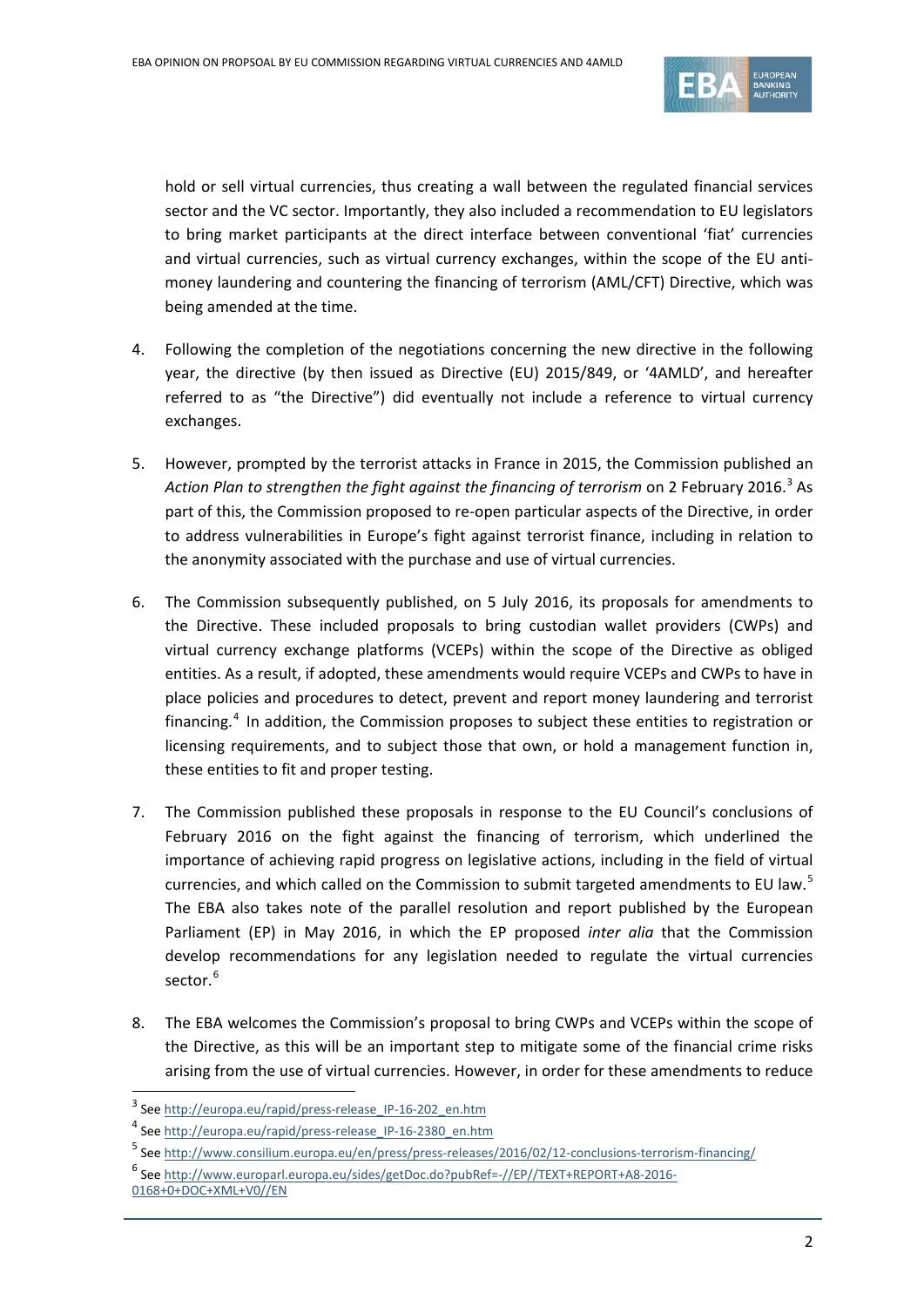

the risk of virtual currencies being abused for money laundering or terrorist financing purposes, the Commission and co-legislators should ensure that competent authorities have the appropriate tools at their disposal to ensure the effective supervision of CWPs' and VCEPs' compliance with their AML/CFT obligations. Given the transnational nature of virtual currencies, it is equally important that Member States and competent authorities approach the new AML/CFT regime for VCEPs and CWPs consistently across the EU, which is in line with one of the statutory objectives of the EBA.

9. To that end, the EBA has decided to publish a second, shorter Opinion, which responds specifically to the Commission's proposal and sets out seven proposals that the EU Commission and co-legislators should take into account when finalising the amendments to the Directive.

# Legal basis

- 10. The EBA's competence to deliver this Opinion is based on Article 34(1), Article 56, and Article 9(2) of Regulation (EU) No 1093/2010 (henceforth referred to as 'the EBA Regulation'), as AML/CFT relate to the EBA's area of competence. In addition, in publishing the Opinion, the EBA is fulfilling its mandate in Article 9 of the EBA Regulation to "monitor new and existing financial activities", to "adopt guidelines and recommendations with a view to promoting the safety and soundness of markets and convergence of regulatory practice", and to "achieve a coordinated approach to the regulatory and supervisory treatment of new or innovative financial activities and provide advice [..] to present to the European Parliament, the Council and the Commission".[7](#page-2-0)
- 11. In accordance with Article 14(5) of the Rules of Procedure of the EBA Board of Supervisors, the Board of Supervisors has adopted this Opinion.<sup>[8](#page-2-1)</sup>

# Proposals

 $\overline{a}$ 

- 12. The proposals outlined below address issues related to the unclear transposition deadlines of the amendments; the limited suitability of the revised Payment Services Directive; the public (mis-)perception of the legal status of the new entities; the need for the amendments to facilitate the cooperation between national competent authorities; the lack of specification of fit and proper tests of the new entities; and the unclear scope of the registration and licensing regime.
- **A. The transposition deadline of amendments to Directive (EU) 2015/849 should be set in a way that facilitates the adoption of a consistent approach to the AML/CFT supervision of CWPs and VCEPs across Member States**

<span id="page-2-0"></span><sup>7</sup> See<http://eur-lex.europa.eu/legal-content/EN/TXT/HTML/?uri=CELEX:32010R1093&from=EN>

<span id="page-2-1"></span> $^8$  Decision adopting the Rules of Procedure of the European Banking Authority Board of Supervisors of 27 November 2014 (EBA/DC/2011/01 Rev4).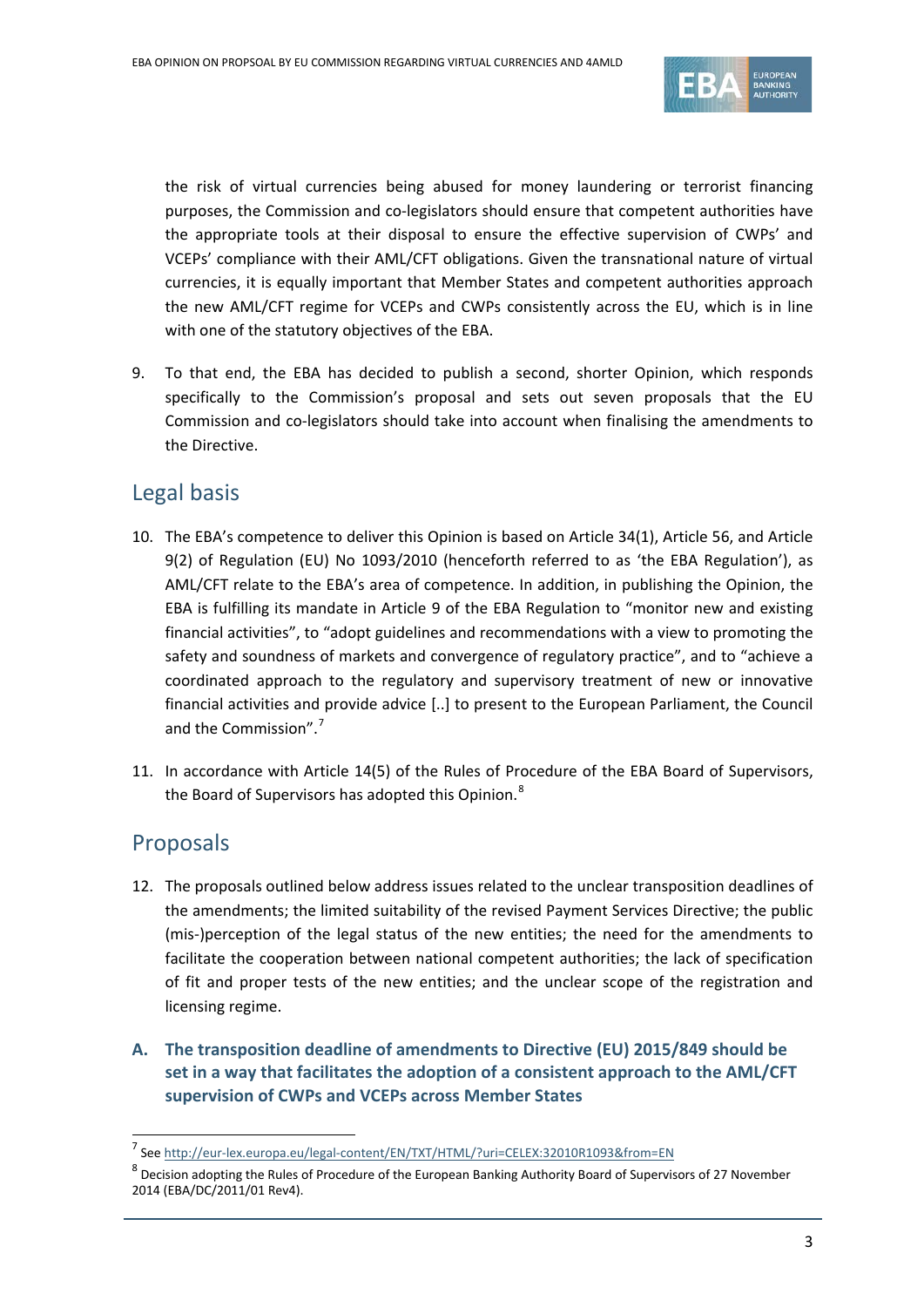

- 13. Member States currently have a legal obligation to transpose the Directive by 26 June 2017. The EBA understands that Member States have committed to transposing the Directive earlier, by December 2016. The Commission appears now to be proposing in this amendment to bring forward the legal transposition deadline of the Directive itself, from 26 June 2017 to 1 January 2017 and also to require Member States to have transposed the amendments to the Directive by the same deadline, i.e. 1 January 2017.
- 14. However, the proposed amendments come at a time when most Member States are still consulting on changes to their national legal and regulatory framework, which risks exacerbating the already considerable legal uncertainty for both national authorities and obliged entities (including credit and other financial institutions, and creates significant resource pressure, as Member States and competent authorities will be required to create and implement a licensing and registration regime as well as decide on a supervisory approach for entities that have so far been outside of the Directive. CWPs and VCEPS, too, would be required in a very short time frame of less than six months to implement policies and procedures to be compliant with the Directive as transposed by Member States.
- 15. The EBA is therefore of the view that sufficient time should be given to Member States, competent authorities, VCEPs and CWPs to transpose and implement the amendments, taking into account that the AML/CFT regime for VCEPs and CWPs does not yet exist. To that end, the EBA proposes to align the transposition deadline for these new amendments with the currently applicable transposition deadline, i.e. 26 June 2017, at the very earliest.

#### **B. Virtual currency transactions should for now remain outside of the scope of PSD2**

- 16. The EBA notes that the co-legislators had called on the Commission to consider bringing Virtual Currency transaction into the scope of Directives in the financial sector, such as the revised Payment Services Directive (Directive (EU) 2015/2366, hereafter referred to as PSD2). The EBA agrees with the Commission's decision not to do so for now and to limit the scope of the proposed amendments, in view of the required urgency.
- 17. The EBA's views are based on its previous assessment, as conveyed in the EBA Opinion in July 2014, that suggests that, while some of the provisions of the PSD2 could potentially be suitable to address specific risks arising from virtual currencies, VCs incur additional, technology-specific risks that makes them distinct from conventional fiat currencies that are in the scope of PSD2. So-called '51% attacks', for example, is one such risk, which describes a scenario in which a pool of miners attains 51% of the computational power with which units of a particular VC scheme are mined, which in turn allows that pool to block transactions. The risk of a 51% attack is technologically not hypothetical: in the specific case of Bitcoin, there have been occasions where mining pools have temporarily attained 51% of the computational power, although this has not so far resulted in attacks occurring. Further legal and business model analysis would therefore be required before bringing VC schemes, or some of the entities, into the scope of PSD2.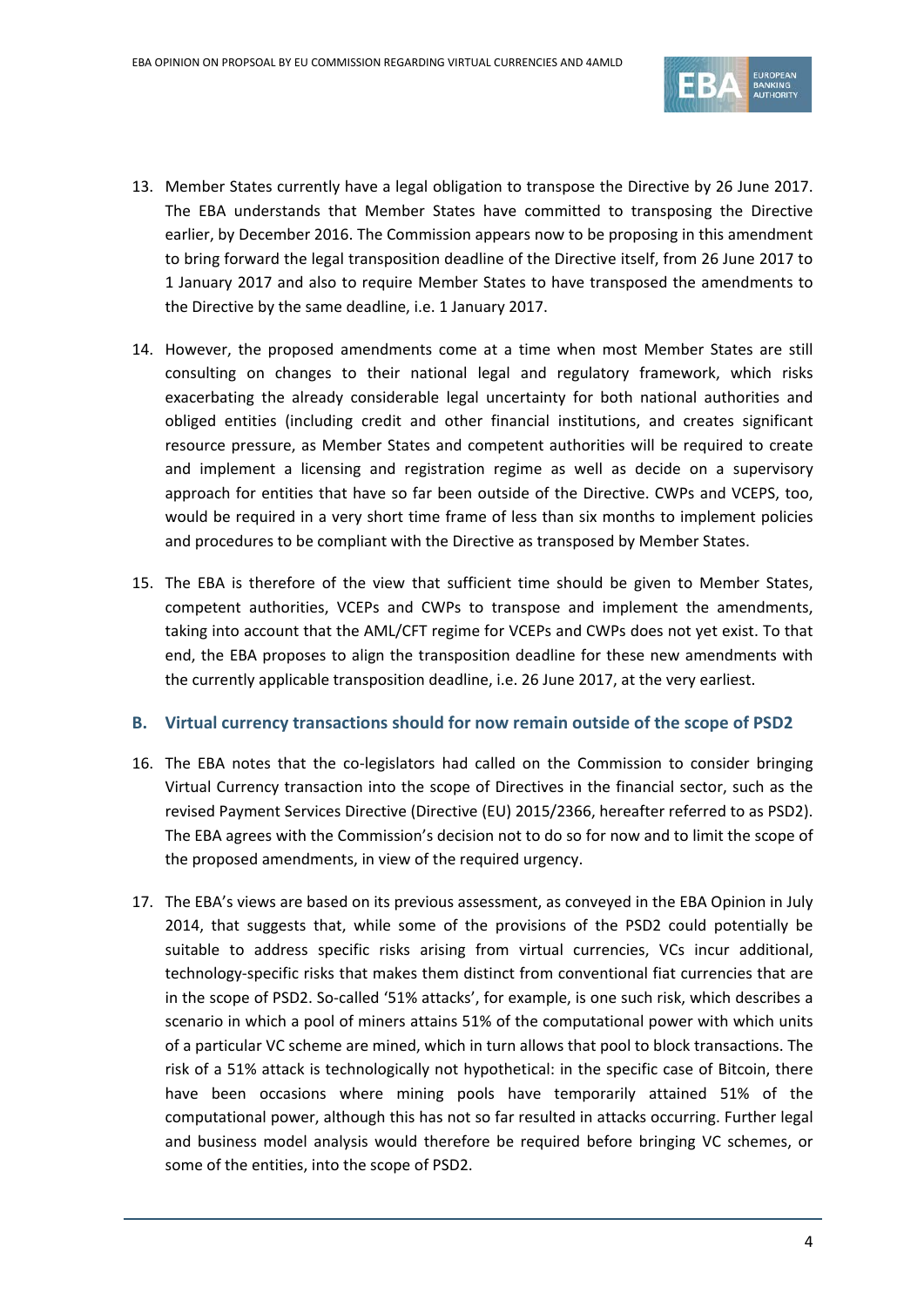

- 18. Moreover, the denomination of "currency" that has been associated with this particular innovation suggests an analogy with existing fiat currencies that is, on close scrutiny, not warranted.
- 19. PSD2 is therefore currently not suitable for mitigating all the risks arising from VC transactions. Instead, a separate regulatory regime, or more far-reaching amendments to PSD2, would be required, the elements of which the EBA had proposed in its Opinion of July 2014. Such a regulatory regime, or such amendments to PSD2, would require several years to develop, consult, finalise and transpose, and is therefore not an option, given the short time frame within which the Commission was asked to develop its proposals. It may therefore be advisable for the Commission and co-legislators to initiate as soon as possible the comprehensive analysis that is needed for assessing which, if any, regulatory regime would be most suitable for VC transactions.

#### **C. The status of VCEPs and CWPs should be clarified**

- 20. The proposed amendments are limited to subjecting VCEPs and CWPs to the provisions in the Directive. While this is an important step to mitigate the ML/TF risk arising from VCs, most other risks to consumers, firms and market confidence that the EBA had identified in its 2014 Opinion remain unaddressed. This includes risks arising from fraudulent or failed transactions; insolvency; and the so-called 51% attacks mentioned above.
- 21. However, there is a risk that consumers and business partners of VCEPs and CWPs may not be aware that the imposition of requirements on VCEPs and CWPs for AML/CFT purposes does not include or imply consumer protection or prudential safeguards, including capital requirements, calculation of own funds, safeguarding requirements, separation of client accounts, and the extensive authorisation liability.
- 22. The lack of awareness of the meaning of the amendments may be further exacerbated by VCEPs and CWPs deliberately or unintentionally describing themselves as "regulated" or "authorised", thereby implying that respective regulatory safeguards are in place that actually are not. The risk of misrepresentation is not hypothetical but has already materialised in jurisdictions where the same legal entity carries out VC transactions also carries out regulated payment services under the existing Payment Services Directive, which has therefore been authorised by the national authority, but which also carries out unregulated VC transactions, represents themselves as being authorised and/or regulated for carrying out the latter. This also creates concomitant reputational risks for competent authorities, which may inaccurately be perceived to have failed in communicating that these safeguards are not in place.
- 23. The co-legislators should therefore consider taking steps that address how such misperception and misrepresentation can be avoided. In the long run, of course, this could be achieved by subjecting VC to a comprehensive framework. In the meantime, however, the co-legislators may want to assess the merits of one of the other recommendations the EBA had published in 2014, which was for a legal entity that carries out regulated activities not to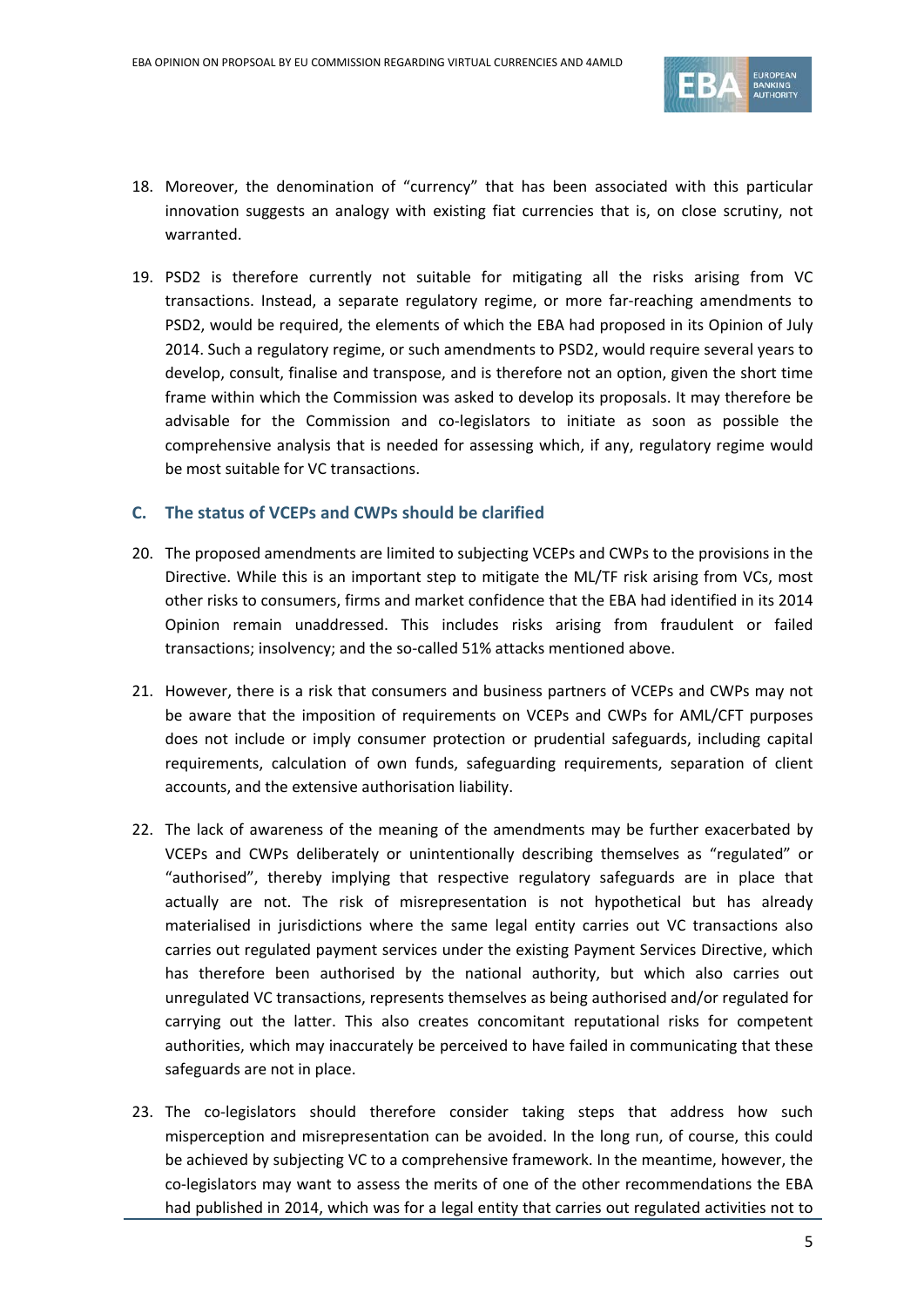

be allowed also to carry out VC transactions, and should also consider introducing means to inform the public about what the amendments to the Directive do and do not mean.

- 24. With regard to the latter, the EBA welcomes the suggestion in the report of the European Parliament that "stresses the importance of consumer awareness, transparency and trust when using VCs" and that calls on the Commission to develop guidelines "with the aim of guaranteeing that correct, clear and complete information is provided […] how [VC schemes] distinguish themselves from regulated and supervised payment systems in terms of consumer protection".<sup>[9](#page-5-0)</sup>
- 25. The Commission and co-legislators may want to consider asking the EBA to perform this particular task, which it could fulfil by using a combination of various powers conferred on it in the EBA regulation including
	- "to review and coordinate financial literacy and education initiatives by competent authorities" (Article 9(1)(b)";
	- "to issue warnings in the event that a financial activity poses a serious threat to the objectives of the EBA" (Article 9(3)); and
	- "to monitor new and existing financial activities  $[...]$  with a view to promoting the safety and soundness of markets and convergence of regulatory practice" (Article 9(2)).
- 26. Related to the regulatory status, the Commission and co-legislators may also want to consider ensuring that the characterisation of CWPs and VCEPs are not only included in Article 2 on the scope of the Directive but also in Article 3 on the definitions. This is to avoid a repetition of significant supervisory confusion and regulatory arbitrage that has arisen and remains unaddressed in other Directives, such as the Electronic Money Directive, which introduced the concept of individuals distributing electronic money without providing a definition that clarifies their regulatory status and obligations.

## **D. The amendments should enable competent authorities easily to exchange information in relation to VCEPs and CWPs**

- 27. The EBA notes that by the proposed amendment to the 4AMLD not designating VCEPs and CWPs as financial institutions, no passporting rights under a sectoral Directive apply. VCEPs and CWPs may therefore be required to be registered or licensed in each Member State in which they intend to provide VC-related services.
- 28. However, the new entities as well as the innovation itself (VC schemes such as Bitcoin, Litecoin etc.) are characterised by the international nature of the services provided. The

 $\overline{a}$ 

<span id="page-5-0"></span><sup>9</sup> See http://www.europarl.europa.eu/sides/getDoc.do?pubRef=-//EP//TEXT+REPORT+A8-2016- 0168+0+DOC+XML+V0//EN , paragraph 25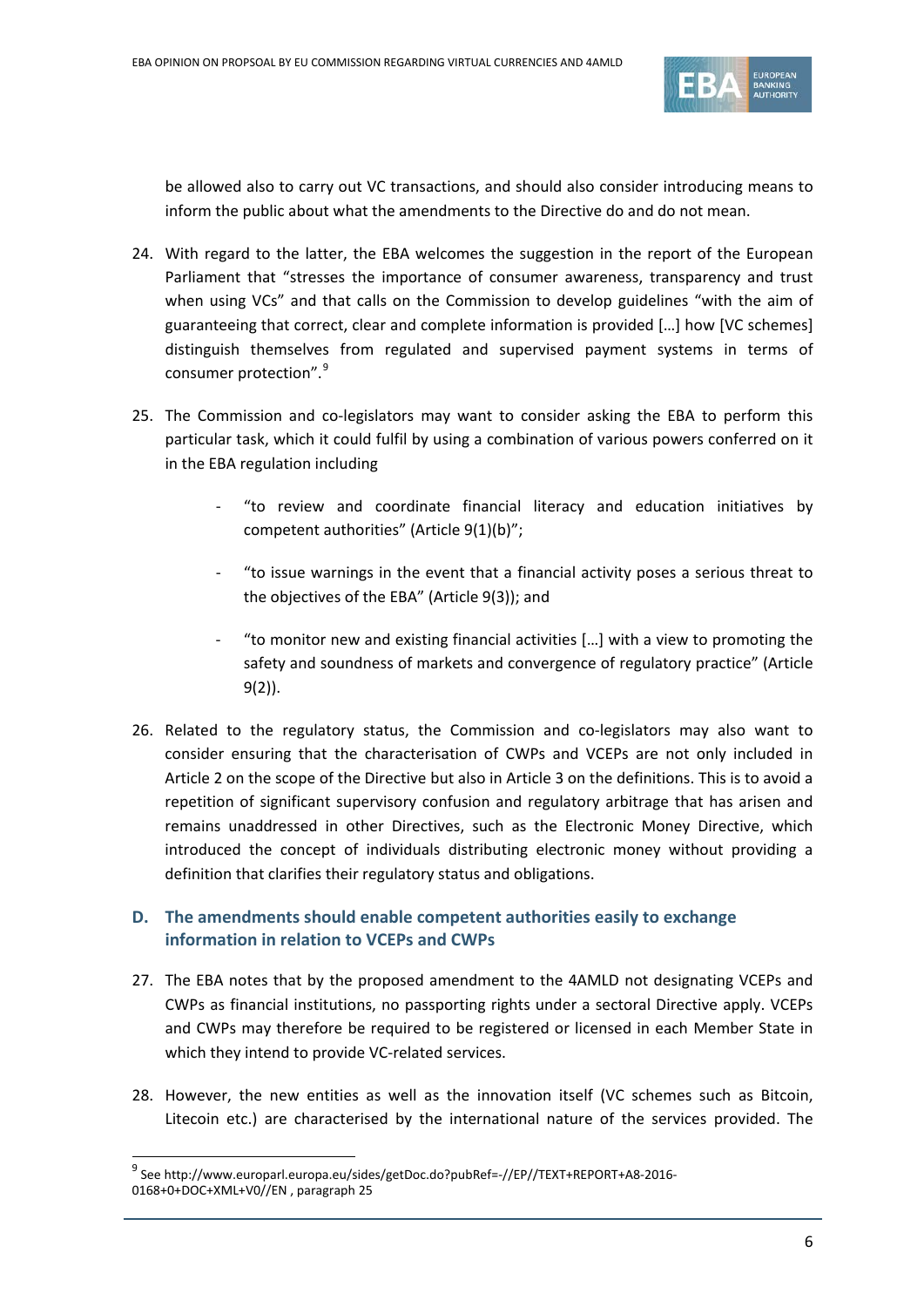

transmission of VCs from one subject to another can be made utilizing the Internet and can be offered and accessed by any entity located in any part of the world.

- 29. This results in practical difficulties for a competent authority that imposes national registration or licensing requirements to prevent entities that are not licensed or registered in its jurisdiction from providing VC-related services in its jurisdiction. It is therefore essential that competent authorities from different Member States are able to liaise and exchange information in relation to the operation of VCEPs and CWPs on their territory.
- 30. The EBA notes that the exchange of information between competent authorities responsible for supervising the compliance of credit and financial institutions with their AML/CFT requirements can at times be hampered by legal obstacles that stand in the way of effective cooperation. The EBA therefore considers that the EU Commission and co-legislators should therefore introduce further amendments to section 3 of the Directive to ensure that competent authorities responsible for the AML/CFT supervision of VCEPs and CWPs have gateways in place to exchange relevant information with one another. Given that this issue is not specific to the Commission's proposal regarding VCEPs and CWPs but arises in the context of the amendments to AMLDIV more widely, the EBA will convey its views on this particular issue to the EU Commission and co-legislators under separate cover.

### **E. The amendments should provide more detail on how competent authorities should carry out fit and proper tests of owners and controllers of VCEPs and CWPs**

- 31. The amendments proposed by the Commission introduce a requirement that those who hold a management function in, or are the beneficial owners of, VCEPs and CWPs are fit and proper persons.
- 32. However, the Directive does not specify what this test consists of. For financial institutions, the details of such fit and proper tests are set out, not in the 4AMLD Directive, but in sectoral legislation, such as the Capital Requirements Directive for credit institutions or the Payment Services Directive for payment institutions or in legal instruments of the EBA, such as the *EBA Guidelines on the assessment of the suitability of members of the management body and key function holders* (EBA GL/2012/06).
- 33. In the absence of such a sectoral Directive being applicable to VCEPs and CWPs, the EBA proposes that more detail should be provided to competent authorities about how to carry out fit and proper tests for these entities, to ensure consistency of approach across the EU. This is because the EU Commission, the EU Council, the EBA and other, intergovernmental organisations such as the Financial Action Task Force (FATF) have acknowledged the significant AML/CFT risks arising from VCs and because the virtual, internet-based nature of these entities gives rise to unprecedented challenges for competent authorities.
- 34. Several options are conceivable for how the Commission and the co-legislators could provide the required details, each of which achieves a different trade-off between the competing demands of analytical robustness and best fit on the one hand and speedy transposition on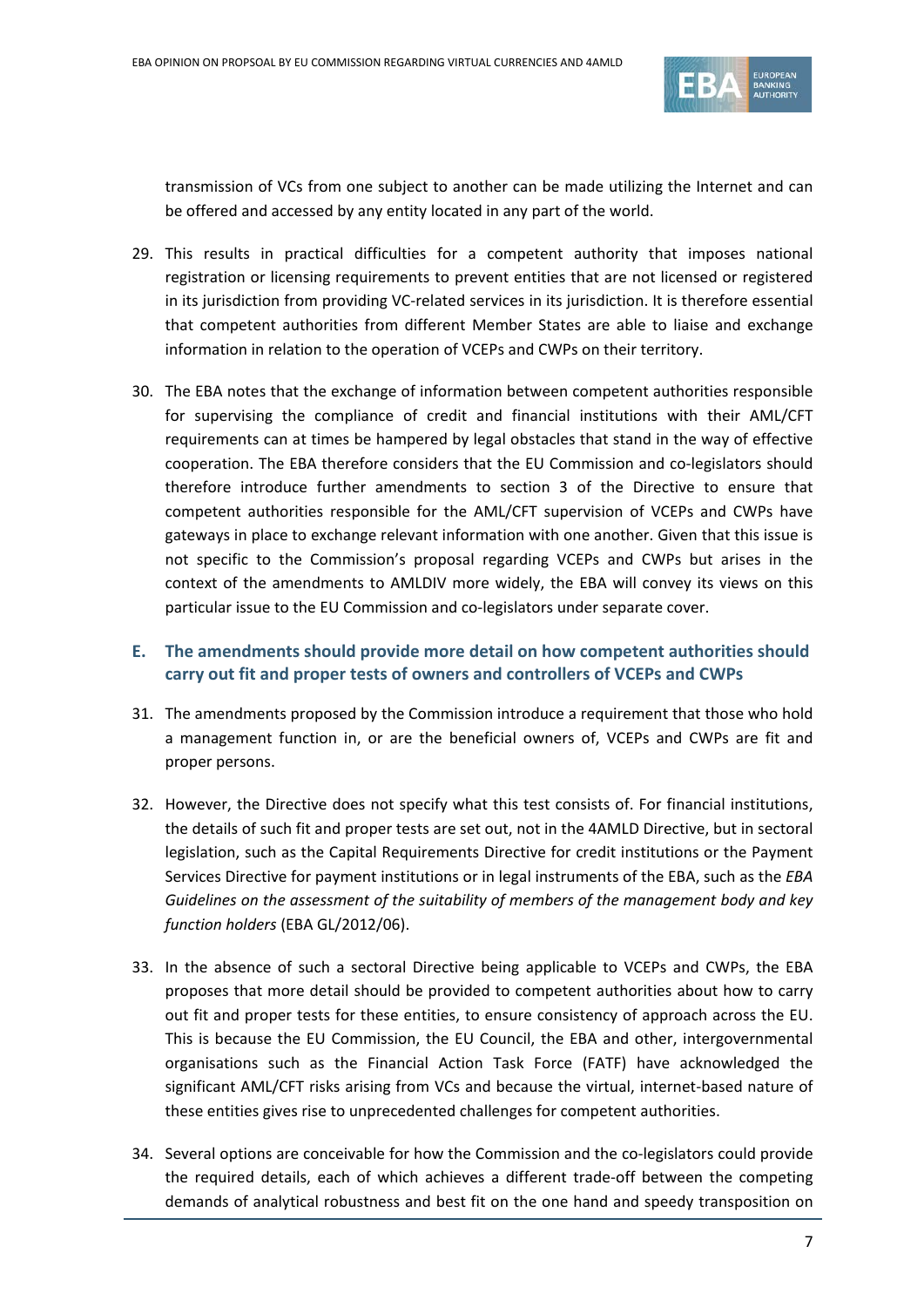

the other. Given the time constraints, the required details would ideally be provided directly in the amendments, for example by copying the requirements from another sectoral Directive, which would ensure a speedy implementation but may not be suitable.

- 35. Alternatively, a mandate could be conferred on the Joint Committee of the three European Supervisory Authorities (ESAs) to provide the content of what the amendments should specify in respect of fit and proper tests. The ESAs could provide the content of such requirements, for example after receiving a request for technical advice, which the EU Commission and co-legislators could then use in the Directive.
- **F. The amendments to the Directive should clarify the scope of the proposed licensing or registration regime for VCEPs and CWPs**
- 36. The amendments proposed by the Commission require Member States to ensure that VCEPs and CWPs are either licensed or registered. In so doing, the Directive aims to create a common legal basis for the implementation of the recommendations by the Financial Action Taskforce (FATF). In those recommendations, FATF distinguishes between a licensing regime, which is obligatory for 'core' credit and financial institutions, and a less intrusive registration regime, which applies to anyone else within the scope of the FATF Recommendations. This differentiation appears to have been mirrored in the Directive for the geographical scope of European Union.
- 37. However, by giving Member States a choice between a licensing or a registration regime, it is likely that different Member States will adopt very different regimes. However, in light of the international nature of VC activities, the high ML/TF risk associated with VCs and the difficulty in enforcing the local AML/CFT regime (see above), such a scenario risks undermining the aims of the Directive, and of the amendments to the Directive, to strengthen Europe's terrorist finance defences.
- 38. The EBA therefore considers that the EU Commission and co-legislators should take a decision whether either a licensing or a registration regime is most suitable and conducive to the aim of deterring terrorist financing across the EU or, should this not be achievable, at least provide clarity about the features that a national registration or authorisation regime should have

### **G. The proposed extension of national sanction powers to VEPs and CWPs should be retained**

39. The EBA understands that, by extending the definition of obliged entities to VCEPs and CWPs as proposed in the amendments, sanctions under section 4 of the Directive will become applicable to VCEPs and CWPs. The EBA agrees with this approach and recommends that the co-legislators retain this approach. In order to ensure that VCEPs and CWPs comply with the requirements, national authorities should have at their disposal effective, proportionate and dissuasive sanctions for failure of these new type of entities to respect key requirement of the Directive, including the reporting of suspicious transactions.